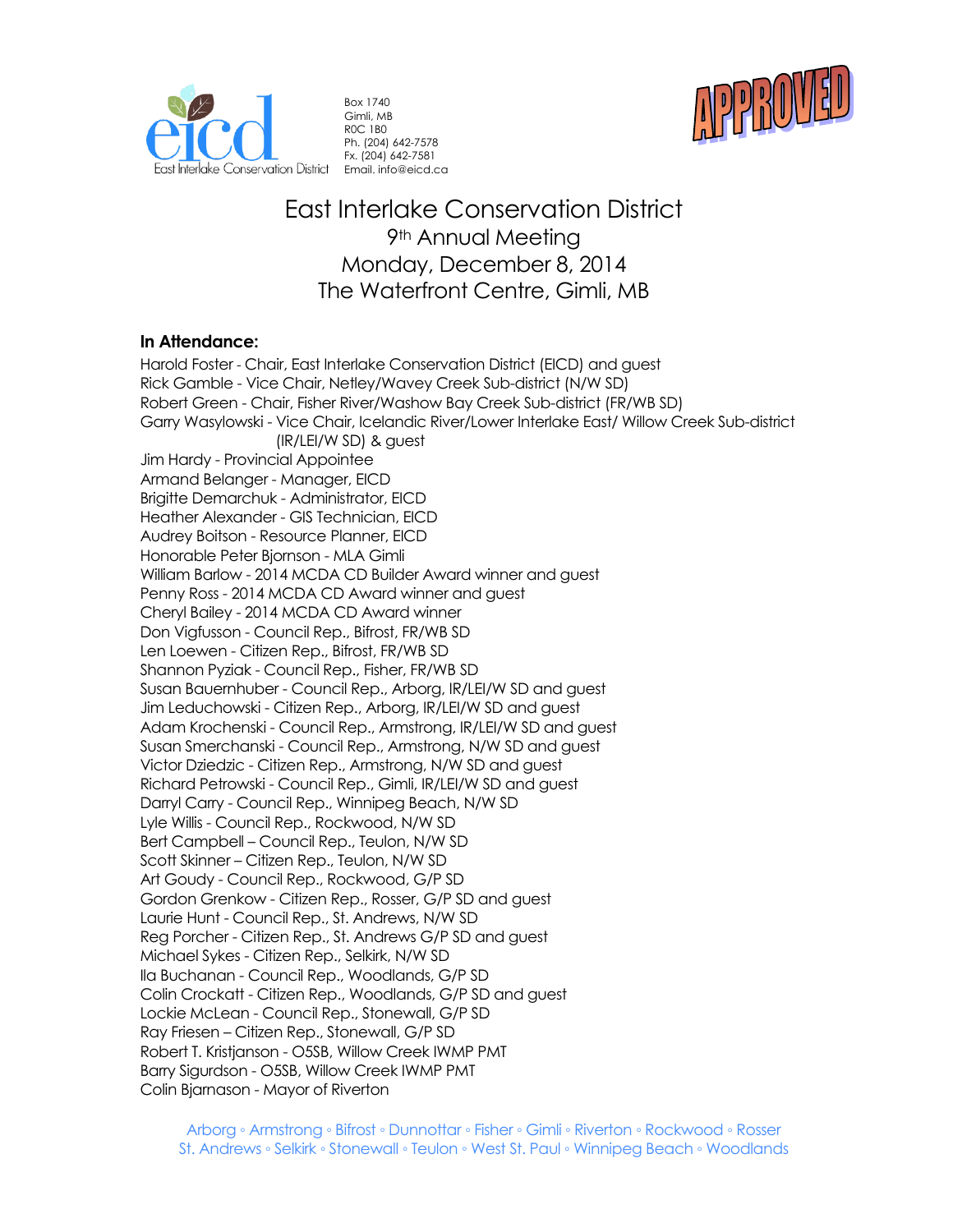#### **9.1 Call to Order**

Harold Foster called meeting to order at 5:09 pm

### **9.2 Approval of Agenda**

## **MOTION:** Be it resolved that the agenda be approved as presented **Resolution 823-9.2-14 R. Gamble – G. Wasylowski**

**CARRIED**

# **9.3 Approval of the December 8th, 2013, 8th Annual EICD AGM minutes MOTION:** Be it resolved that the minutes be approved as presented **Resolution 824-9.3-14 G. Wasylowski – S. Bauernhuber**

**CARRIED** 

#### **9.4 Provincial Address: Honorable Peter Bjornson**

- **9.5 Chairman:** H. Foster spoke about the four MCDA meetings that he attended during the year. The MCDA conference was a great opportunity to recognize William Barlow for the time and effort that he has spent in various capacities working for the health of Lake Winnipeg. We also recognized Cheryl Bailey and Penny Ross for their contributions through the Gimli High school. Next year will be the 40<sup>th</sup> year for the MCDA. Harold spoke of several projects that EICD is working on such as the Manure Composting project, the Gimli High School Retention Pond project and the Gainer Selkirk Library project just to name a few. In closing H. Foster thanked the EICD staff and board members
	- **Manager:** A. Belanger introduced the EICD staff. He then spoke about the EICD watersheds, the IWMP, and EICD Action Board which highlights projects to be completed with funding such as the GF2 through MAFRD

#### **9.6 Supper**

#### **9.7 Presentation**

William Barlow – 2014 CD Builder Award winner

#### **9.8 Elections of Sub-district Chairperson and Vice Chairperson**

#### **9.8.1 - Fisher River and Washow Bay Creek SD**

*PRESENT: Robert Green, Donald Vigfusson, Len Loewen, Shannon Pyziak (4 out of 4 present)*

H. Alexander opens floor to nominations

D. Vigfusson Nominates R. Green as Chairperson

S. Pyziak seconds it

Second call for Nominations

Third and Final call for Nominations

L. Loewen moves that Nominations Cease

Arborg ◦ Armstrong ◦ Bifrost ◦ Dunnottar ◦ Fisher ◦ Gimli ◦ Riverton ◦ Rockwood ◦ Rosser St. Andrews ◦ Selkirk ◦ Stonewall ◦ Teulon ◦ West St. Paul ◦ Winnipeg Beach ◦ Woodlands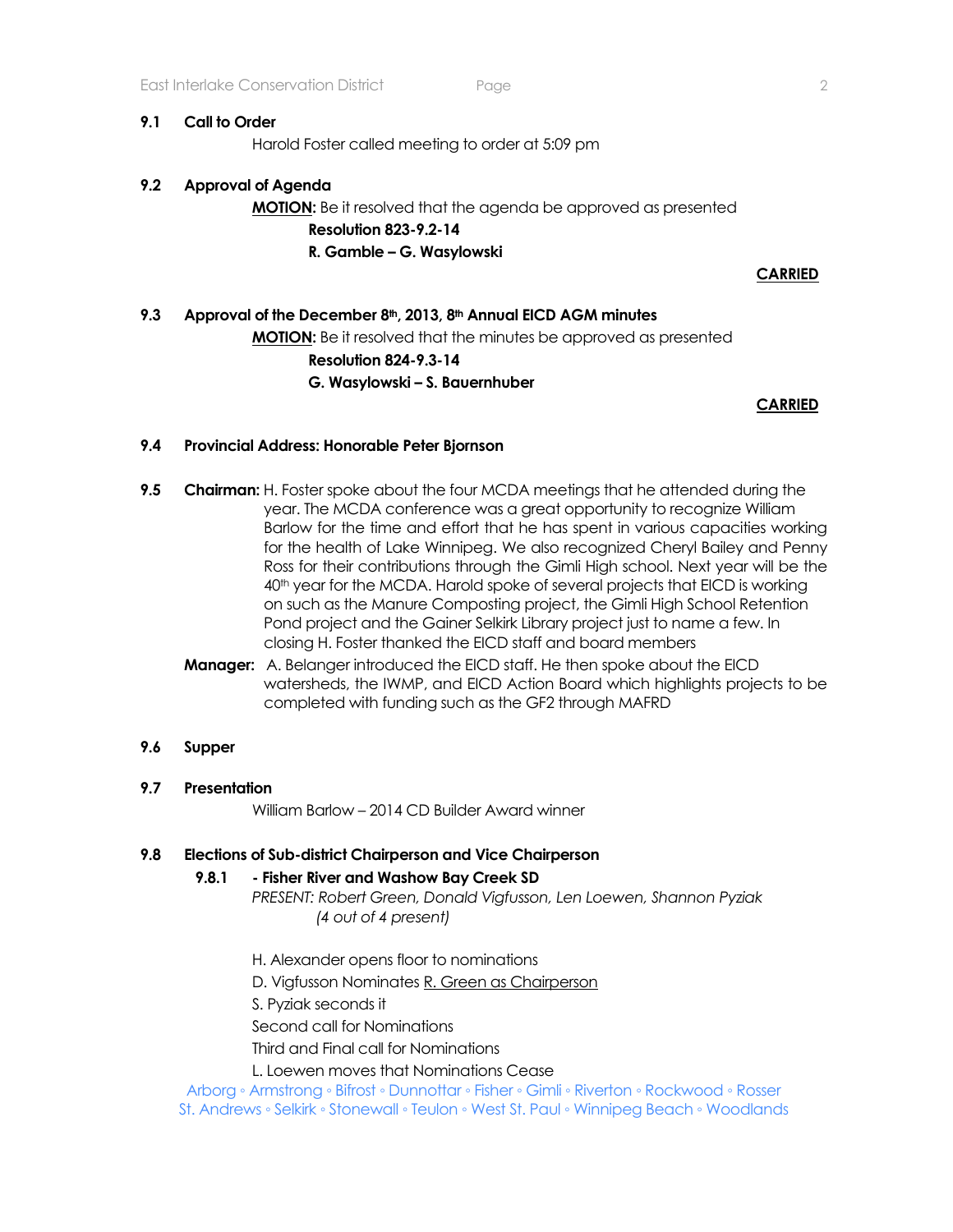|       | S. Pyziak seconds that Nominations Cease<br><b>Resolution 825-9.8.1-14</b>                                                                                                                                                                                                                                     | <b>CARRIED</b> |
|-------|----------------------------------------------------------------------------------------------------------------------------------------------------------------------------------------------------------------------------------------------------------------------------------------------------------------|----------------|
|       | S. Pyziak Nominated L. Loewen as Vice Chairperson<br>D. Vigfusson seconds it<br>Second call for Nominations<br>Third and Final call for Nominations<br>S. Pyziak moves that Nominations Cease<br>D. Vigfusson seconds that Nominations Cease<br><b>Resolution 826-9.8.1-14</b>                                 | <b>CARRIED</b> |
| 9.8.2 | - Grassmere and Parks Creek SD<br>PRESENT: Art Goudy, Ray Friesen, Laurie Hunt, Gordon Grenkow, Elmer Keryluk,<br>Reg Porcher, Lockie McLean, Ila Buchanan, Colin Crockatt<br>(9 out of 12 present)                                                                                                            |                |
|       | J. Hardy opens floor to nominations<br>L. McLean Nominates R. Friesen as Chairperson<br>I. Buchanan seconds it<br>Second call for Nomination<br>Third and Final call for Nomination<br>C. Crockatt moves that Nominations Cease<br>R. Porcher seconds that Nominations Cease<br><b>Resolution 827-9.8.2-14</b> | <b>CARRIED</b> |
|       | I. Buchanan Nominates C. Crockatt as Vice Chairperson<br>A. Goudy seconds it<br>Second call for Nomination<br>Third and Final call for Nomination<br>I. Buchanan moves that Nominations Cease<br>L. McLean seconds that Nominations Cease<br><b>Resolution 828-9.8.2-14</b>                                    | <b>CARRIED</b> |
| 9.8.3 | - Icelandic River and Lower East Interlake/Willow Creek SD<br>PRESENT: Harold Foster, Jim Leduchowski, Garry Wasylowski, Susan Bauernhuber,<br>Richard Petrowski, Adam Krochenski, Barrie Sigurdson<br>(7 out of 12 present)                                                                                   |                |
|       | B. Demarchuk opens floor to Nominations                                                                                                                                                                                                                                                                        |                |

B. Demarchuk opens floor to Nominations S. Bauernhuber Nominates G. Wasylowski as Chairperson R. Petrowski seconds it Second call for Nominations Third and Final call for Nomination S. Bauernhuber moves that Nominations Cease

Arborg ◦ Armstrong ◦ Bifrost ◦ Dunnottar ◦ Fisher ◦ Gimli ◦ Riverton ◦ Rockwood ◦ Rosser St. Andrews ◦ Selkirk ◦ Stonewall ◦ Teulon ◦ West St. Paul ◦ Winnipeg Beach ◦ Woodlands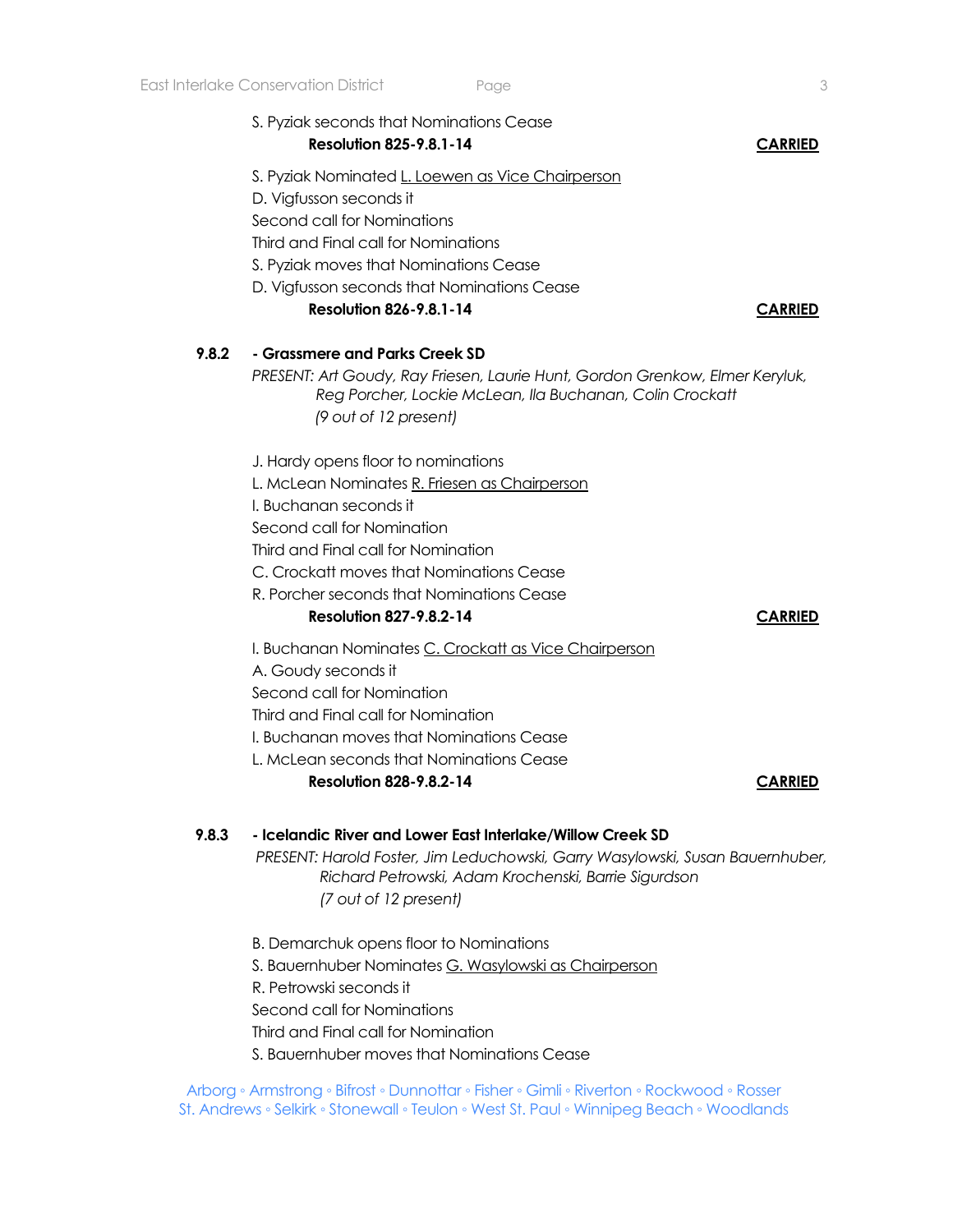|       | R. Petrowski seconds that Nominations Cease<br><b>Resolution 829-9.8.3-14</b>                                                                                           | <b>CARRIED</b> |
|-------|-------------------------------------------------------------------------------------------------------------------------------------------------------------------------|----------------|
|       | G. Wasylowski Nominates H. Foster as Vice Chairperson                                                                                                                   |                |
|       | S. Bauernhuber seconds it                                                                                                                                               |                |
|       | Second call for Nominations                                                                                                                                             |                |
|       | Third and Final call for Nominations                                                                                                                                    |                |
|       | S. Bauernhuber moves that Nominations Cease                                                                                                                             |                |
|       | <b>B. Sigurdson seconds that Nominations Cease</b>                                                                                                                      |                |
|       | <b>Resolution 830-9.8.3-14</b>                                                                                                                                          | <b>CARRIED</b> |
| 9.8.4 | - Netley and Wavey Creek SD                                                                                                                                             |                |
|       | PRESENT: Rick Gamble, Victor Dziedzic, Susan Smerchanski, Mike Sykes,<br>Darryl Carry, Bert Campbell, Scott Skinner, Lyle Willis, Laurie Hunt,<br>(9 out of 13 present) |                |
|       | A. Belanger opens floor to nominations                                                                                                                                  |                |
|       | L. Hunt Nominates R. Gamble as Chairperson                                                                                                                              |                |
|       | <b>B.</b> Campbell seconds it                                                                                                                                           |                |
|       | Second call for Nomination                                                                                                                                              |                |
|       | Third and Final call for Nomination                                                                                                                                     |                |
|       | <b>B. Campbell moves that Nominations Cease</b>                                                                                                                         |                |
|       | L. Willis seconds that Nominations Cease                                                                                                                                |                |
|       | <b>Resolution 831-9.8.4-14</b>                                                                                                                                          | <b>CARRIED</b> |
|       |                                                                                                                                                                         |                |
|       | L. Willis Nominates L. Hunt as Vice Chairperson                                                                                                                         |                |
|       | M. Sykes seconds it                                                                                                                                                     |                |
|       | Second call for Nominations                                                                                                                                             |                |
|       | Third and Einal call for Nominations                                                                                                                                    |                |

Third and Final call for Nominations

R. Gamble moves that Nominations Cease

B. Campbell seconds that Nominations Cease

#### **Resolution 832-9.8.4-14 CARRIED**

#### **9.9 Election of EICD Chair**

*PRESENT: Garry Wasylowski, Harold Foster, Robert Green, Rick Gamble, Jim Hardy, Ray Friesen (6 out of 6 present)*

B. Demarchuk opens floor to Nominations

J. Hardy Nominates G. Wasylowski as Chairperson

R. Friesen seconds it

Second call for Nominations

Third and Final call for Nominations

Arborg ◦ Armstrong ◦ Bifrost ◦ Dunnottar ◦ Fisher ◦ Gimli ◦ Riverton ◦ Rockwood ◦ Rosser St. Andrews ◦ Selkirk ◦ Stonewall ◦ Teulon ◦ West St. Paul ◦ Winnipeg Beach ◦ Woodlands